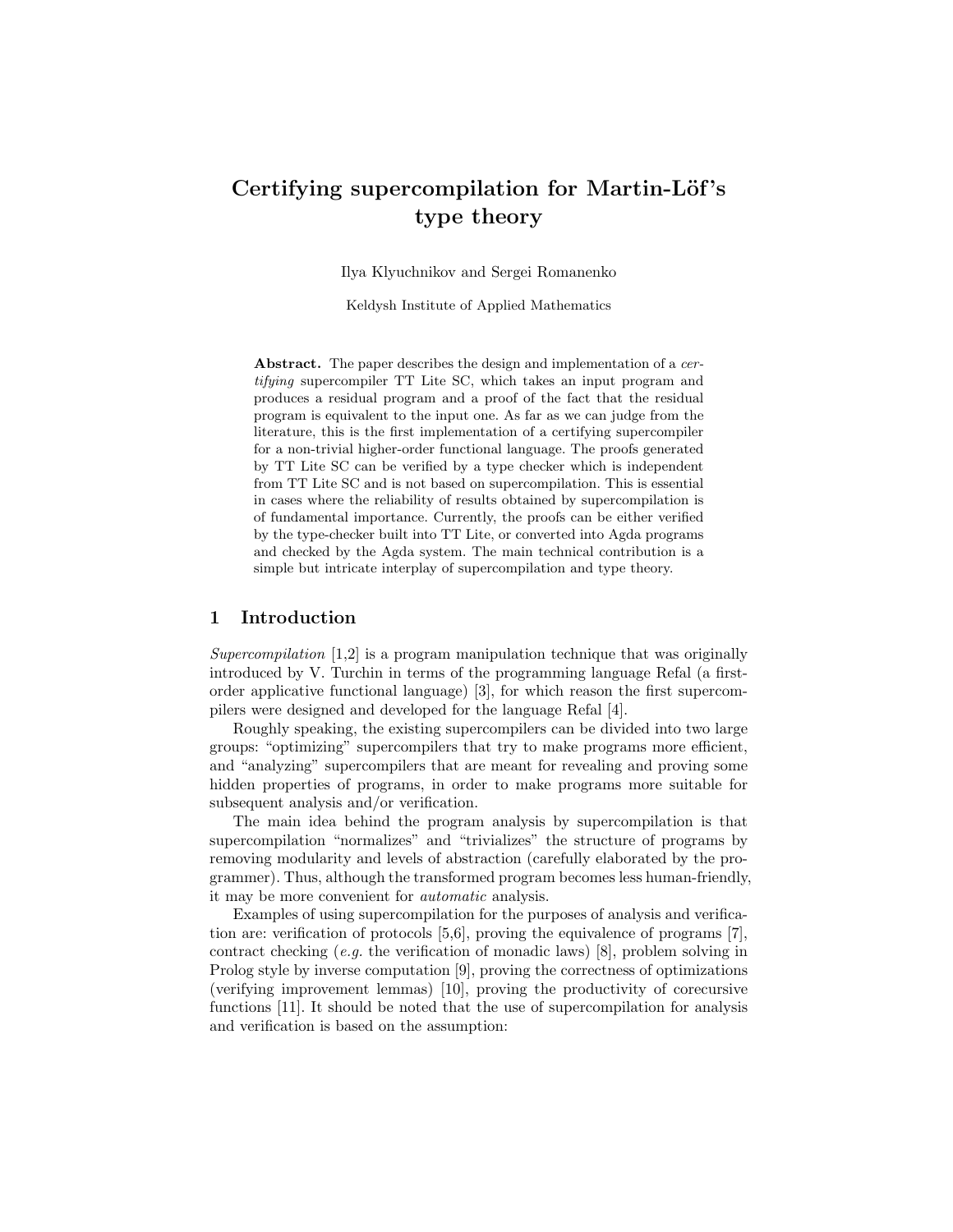The supercompiler we use preserves the semantics of programs.

In the following we will silently assume that this requirement is satisfied<sup>[1](#page-1-0)</sup>.

At this point we are faced with the problem of correctness of supercompilation itself, which has a number of aspects. A non-trivial supercompiler is a sophisticated construction, whose proof of correctness is bound to be messy and cumbersome, involving as it does several areas of computer science. (For example, the proof of correctness of the supercompiler HOSC takes more than 30 pages [\[12\]](#page-14-10).) Such a proof may contain some bugs and overlooks. Even if the proof is perfect, the implementation of the supercompiler may be buggy. The correctness of the implementation can be verified by means of formal methods. However, even the verification of a "toy" supercompiler is technically involved [\[13\]](#page-14-11).

As we have seen, ensuring the correctness of a supercompiler is a difficult task. But, what we are *really* interested in is the correctness of the *results* of supercompilation. Thus we suggest the following solution.

Let the supercompiler produce a pair: a residual program, and a proof of the fact that this residual program is equivalent to the original program. The essential point is that the proof must be verifiable with a proof checker that is not based on supercompilation and is (very!) much simpler than the supercompiler.

The advantages of such *certifying supercompilation* are the following.

- The supercompiler can be written in a feature-rich programming language (comfortable for the programmer), even if programs in this language are not amenable to formal verification.
- The implementation of the supercompiler can be buggy, and yet its results can be verified and relied upon.
- The supercompiler can be allowed to apply incorrect techniques, or, more exactly, some techniques that are only correct under certain conditions that the supercompiler is unable to check. In this case, some results of supercompilation may be incorrect, but it is possible to filter them out later.

A certifying supercompiler, in general, has to deal with two languages: the programs transformed by the supercompiler are written in the *subject* language, while the *proof* language is used for formulating the proofs generated by the supercompiler. The problem is that the proof language and the subject language must be consistent with each other in some subtle respects. For example, the functions in the subject language may be partial (as in Haskell), but total in the proof language (as in Coq  $[14]$  or Agda  $[15]$ ). And semantic differences of that kind may cause a lot of trouble.

The above problem can be circumvented if the subject language of the supercompiler is also used as its proof language! Needless to say, in this case the subject language must have sufficient expressive power<sup>[2](#page-1-1)</sup>.

<span id="page-1-0"></span><sup>&</sup>lt;sup>1</sup> Note that some supercompilers are not semantics-preserving, changing as they do termination properties and/or error handling behavior of programs.

<span id="page-1-1"></span> $2$  Note, however, that the implementation language of the supercompiler does not need to coincide with either the subject language or the proof language.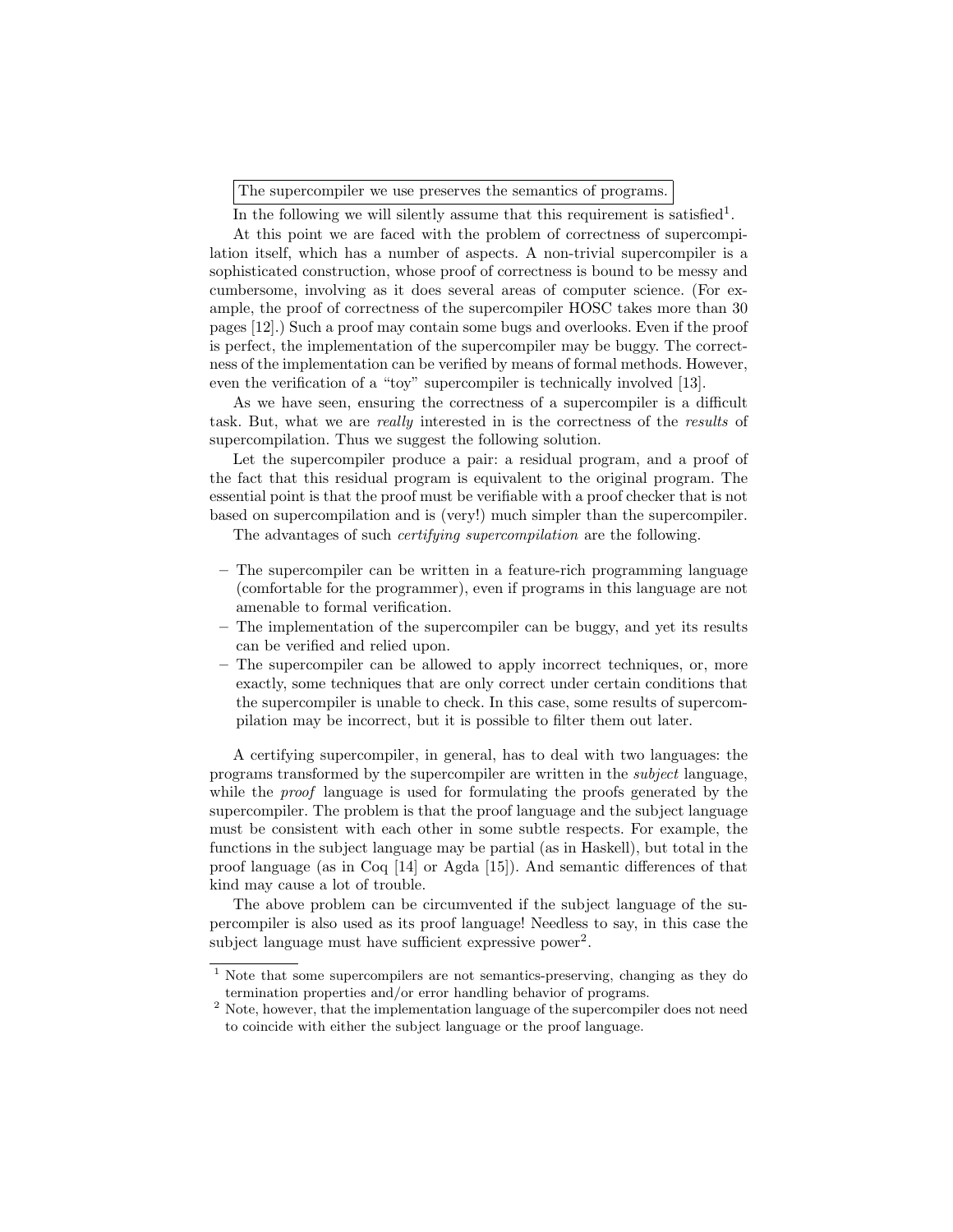The purpose of the present work is to show the feasibility and usefulness of certifying supercompilation. To this end, we have developed and implemented TT Lite [\[16\]](#page-14-14), a proof-of-concept supercompiler for Martin-Löf's type theory (TT) for short) [\[17\]](#page-14-15). The choice of TT as the subject+proof language was motivated as follows.

- $-$  The language of type theory is sufficiently feature-rich and interesting. (It provides inductive data types, higher-order functions and dependent types.)
- The type theory is easy to extend and can be implemented in a simple, modular way.
- Programs and proofs can be written in the same language.
- The typability of programs is decidable, and type checking can be easily implemented.

To our knowledge, the supercompiler described in the present work is the first one capable of producing residual programs together with proofs of their correctness. It is essential that these proofs can be verified by a type checker that is not based on supercompilation and is independent from the supercompiler.

The general idea that a certifying program transformation system can use Martin-Löf's type theory both for representing programs and for representing proofs of correctness was put forward by Albert Pardo and Sylvia da Rosa [\[18\]](#page-14-16). We have shown that this idea can be implemented and does work in the case of program transformations performed by supercompilation.

The TT Lite project<sup>[3](#page-2-0)</sup> comprises 2 parts: TT Lite Core, which is a minimalistic implementation of the language of type theory (a type-checker, an interpreter and REPL), and TT Lite SC, which is a supercompiler. The results produced by TT Lite SC are verified by the type checker implemented in TT Lite Core. TT Lite Core does not depend on TT Lite SC and is not based on supercompilation<sup>[4](#page-2-1)</sup>.

TT Lite Core implements the collection of constructs and data types that can be usually found in textbooks on type theory: dependent functions, pairs, sums, products, natural numbers, lists, propositional equality, the empty (bottom) type and the unit (top) type. Also the site of the project contains a tutorial on programming in the TT Lite language with (a lot of) examples taken from [\[19,](#page-14-17)[20\]](#page-14-18).

While [\[16\]](#page-14-14) contains full technical information about TT Lite in detail, this paper describes a small subset of TT Lite and can be regarded as a gentle, stepby-step introduction to [\[16\]](#page-14-14). In this paper we limit ourselves to the language which only contains dependent functions, natural numbers and identity (we use the abbreviation  $\overline{H}\mathcal{N}\mathcal{I}$  for this subset of TT Lite). This allows us to present and explain the fundamental principles of our certifying supercompiler without going into too much technical detail.

<span id="page-2-0"></span><sup>3</sup> <https://github.com/ilya-klyuchnikov/ttlite>

<span id="page-2-1"></span><sup>4</sup> This design is similar to that of Coq [\[14\]](#page-14-19). The numerous and sophisticated Coq "tactics" generate proofs written in Coq's Core language, which are then verified by a relatively small type checker. Thus, occasional errors in the implementation of tactics do not undermine the reliability of proofs produced by tactics.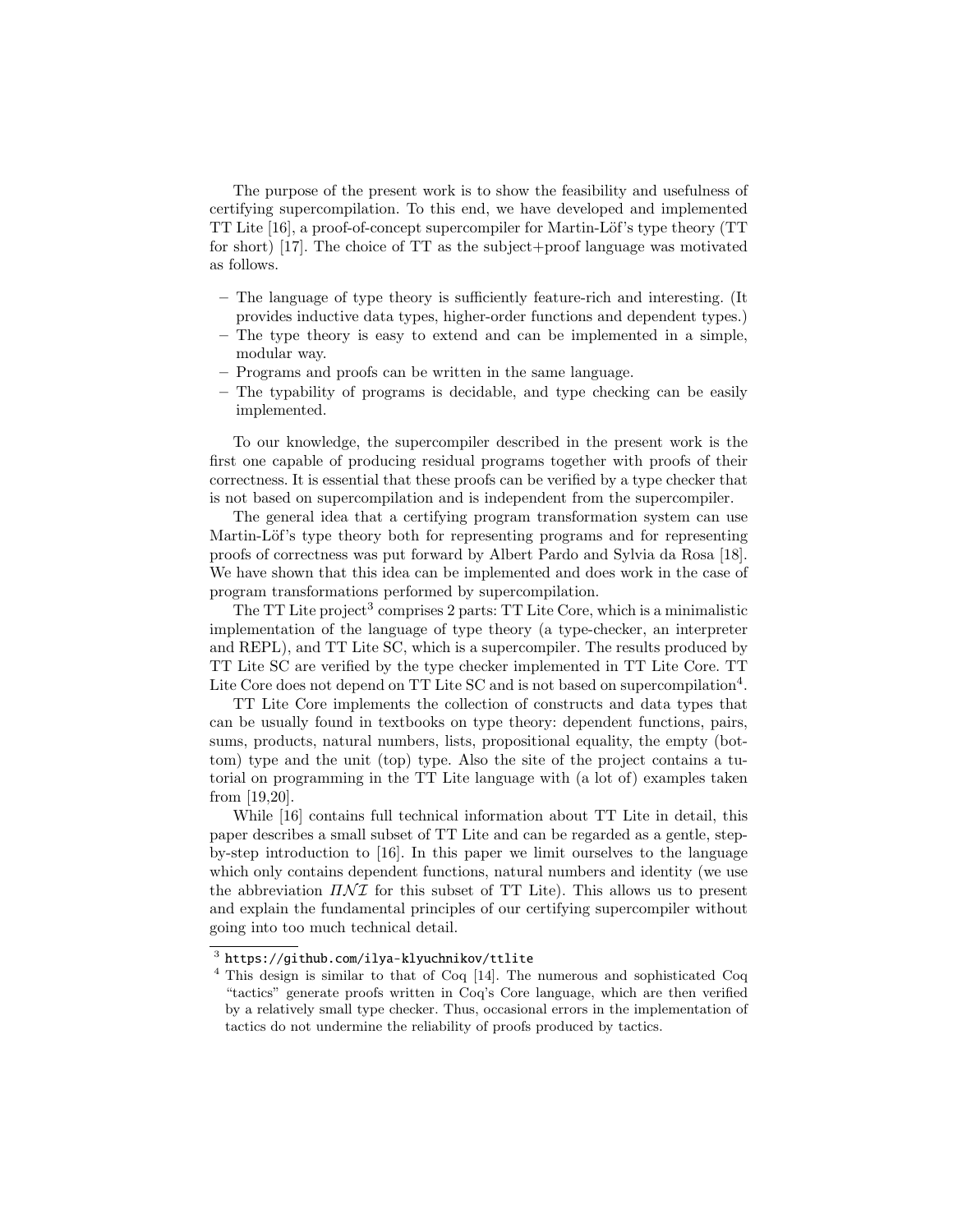```
1 plus : forall (x y : Nat). Nat;
 2 plus = \x \cdot x : Nat). elim Nat (\n \cdot x \cdot x). Nat) y (\n \cdot x \cdot x). Succ r) x;
 3 $x : Nat; $y : Nat; $z : Nat;
 4 in1 = plus x (plus y z);
 5 in2 = plus (plus x \sin y) z;
 6 (out1, pr1) = sc in1;<br>7 (out2, pr2) = sc in2:
7 (out2, pr2) = sc in2;<br>8 id in1 out1 : Id Nat
8 id_in1_out1 : Id Nat in1 out1;<br>9 id in1 out1 = pr1:
9 id_in1_out1 = pr1;<br>10 id_in2_out2 : Id N
    id_in2_out2 : Id Nat in2 out2;
11 id_in2_out2 = pr2;
12 id_out1_out2 : Id Nat out1 out2;
13 id out1 out2 = Ref1 Nat out1:
14 id_in1_in2 : Id Nat in1 in2;
15 id_in1_in2 = proof_by_trans Nat in1 in2 out1 pr1 pr2;
```
<span id="page-3-0"></span>Fig. 1. Proving the associativity of addition via normalization by supercompilation.

#### 2 TT Lite SC in action

TT Lite SC implements a supercompiler which can be called by programs written in the TT Lite input language by means of a built-in construct sc. (This supercompiler, as well as TT Lite Core, however, is implemented in Scala, rather than in the TT Lite language.) The supercompiler takes as input an expression (with free variables) in the TT Lite language and returns a pair: an output expression and a proof that the output expression is equivalent to the input one. The proof is also written in the TT Lite language and certifies that two expressions are *extensionally* equivalent, which means that, if we assign some values to the free variables appearing in the expressions, the evaluation of the expressions will produce the same result.

Both the output expression and the proof produced by the supercompiler are first-class values and can be further manipulated by the program that has called the supercompiler. Technically, the input expression is converted (reflected) to an AST, which is then processed by the supercompiler written in Scala. The result of supercompilation is then reified into values of the TT Lite language.

Let us consider the example in Figure [1](#page-3-0) illustrating the use of TT Lite SC for proving the equivalence of two expressions [\[7\]](#page-14-20).

As in Haskell and Agda [\[15\]](#page-14-13), the types of defined expressions do not have to be specified explicitly. However, type declarations make programs more understandable and easier to debug.

Lines 1–2 define the function of addition for natural numbers. Line 3 declares (assumes) 3 free variables \$x, \$y and \$z whose type is Nat. By convention, the names of free variables start with \$. Lines 4–5 define two expressions whose equivalence is to be proved.

Now we come to the most interesting point: line 6 calls the built-in function sc, which takes as input the expression in1 and returns its supercompiled version out1 along with the proof pr1 for the fact that in1 and out1 are extensionally equivalent (i.e., given  $x, \ y$  and  $z, \text{in1}$  and out t return the same value). Line 7 does the same for in2, out2 and pr2.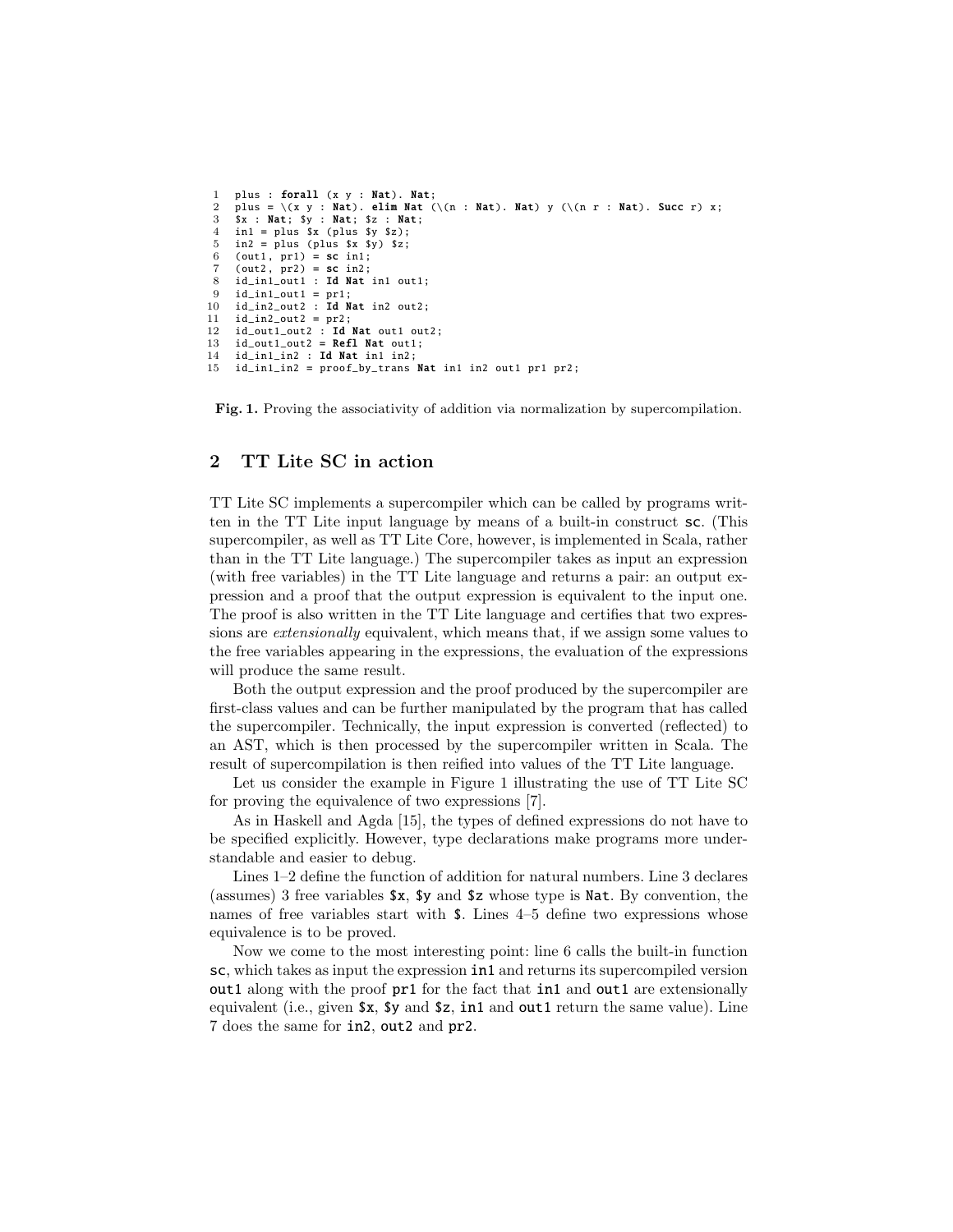```
p ::= (def|dec)* program<br>
def ::= id = e: |id : e: id = e: optionally typed definition
def ::= id = e; | id : e; id = e;<br>
dec ::= $id : e:declaration (assumption)e ::= x variable
        \begin{array}{ccc} \n| \mathbf{c} & \text{built-in constant} \\ \n| \mathbf{b}(x \cdot e) & e(x) & \text{built-in hinder} \n\end{array}| \mathbf{b}(x : e) \cdot e(x) |<br>| e_1 e_2 || e1 e2 application
        |\textbf{elim } e_t \textbf{ } e_m \textbf{ } \overline{e_i} \textbf{ } e_d<br>|\textbf{ } (e)| (e) parenthesized expression
```
<span id="page-4-0"></span>Fig. 2. TT Lite: syntax

Lines 8–9 formally state that pr1 is *indeed* a proof of the equivalence of in1 and out1, having as it does the appropriate type, and this fact is verified by the type checker built into TT Lite Core. Lines 10–11 do the same for in2, out2 and pr2.

And now, the final stroke! Lines 12–13 verify that **out1** and **out2** are "propositionally equivalent" or, in simpler words, they are just textually the same. Hence, by transitivity (lines 14–15), in1 is extensionally equivalent to in2. And this proof has been *automatically* found by supercompilation and verified by type checking [\[7\]](#page-14-5). The function proof by trans is coded in the TT Lite language in the file examples/id.tt.

## 3 TT Lite: syntax and semantics

In the following, the reader is assumed to be familiar with the basics of programming in Martin-Löf's type theory  $[19,20]$  $[19,20]$ .

TT Lite Core provides a modular and extensible implementation of type theory. Technically speaking, it deals with a monomorphic version of type theory with intensional equality and universes.

TT Lite SC is based on TT Lite Core and makes heavy use of the expression evaluator (normalizer) and type checker provided by TT Lite Core. Hence, before looking into the internals of the supercompiler, we have to consider the *details* of how normalization and type checking are implemented in TT Lite Core.

The Syntax of the TT Lite language is shown in Figure [2.](#page-4-0) A program is a list of declarations and definitions. A definition (as in Haskell) can be of two kinds: with or without an explicit type declaration. There is also a possibility to declare the type of an identifier without defining its value (quite similar to module parameters in Agda), in which case the identifier must start with \$.

A TT Lite expression is either a variable, a built-in constant, a binder<sup>[5](#page-4-1)</sup>, an application, an application of an eliminator [\[22\]](#page-14-21) or an expression enclosed in parentheses. This syntax should be familiar to functional programmers: variables and applications have usual meaning, binders are a generalization of  $\lambda$ -abstractions, eliminators are a "cross-breed" of case and fold.

<span id="page-4-1"></span><sup>5</sup> See [\[21,](#page-14-22) Section 1.2] describing *abstract binding trees*.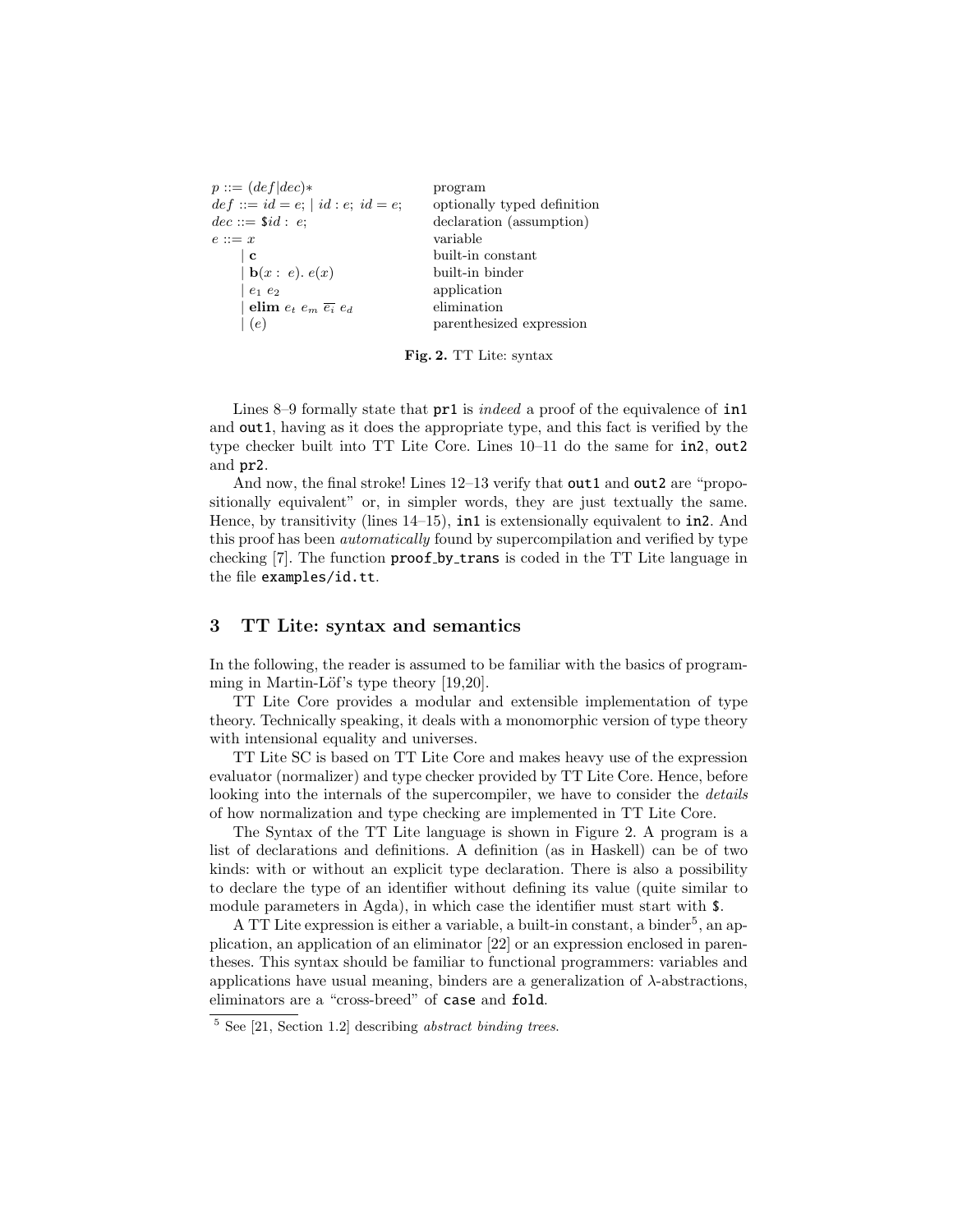In general, an eliminator in the TT Lite language has the form  $\text{elim } e_t \, e_m \, \overline{e_i} \, e_d$ where  $e_t$  is the type of the values that are to be eliminated,  $e_m$  is a "motive" [\[22\]](#page-14-23),  $e_i$  correspond to the cases that can be encountered when eliminating a value, and  $e_d$  is an expression that produces values to be eliminated<sup>[6](#page-5-0)</sup>.

The typing and normalization rules implemented in the  $\eta \mathcal{N} \mathcal{I}$  subset of TT Lite can be found in Figure [3.](#page-6-0) Essentially, they correspond to the rules described in [\[19](#page-14-24)[,20\]](#page-14-25), but have been refactored, in order to be closer to their actual implementation in TT Lite.

The typing and normalization rules are formulated with respect to a context  $\Gamma$ , where  $\Gamma$  is a list of pairs of two kinds:  $x := e$  binds a variable to an expression defining its value, while *x* : *T* binds a variable to a type. By tradition, we divide the rules into 3 categories: *formation*  $(F)$ , *introduction*  $(I)$  and *elimination*  $(E)$ rules. A rule of the form  $\Gamma \vdash e : T$  means that *e* has the type *T* in the context  $\Gamma$ , while  $\llbracket e \rrbracket_F = e'$  means that  $e'$  is the result of normalizing  $e$  in the context  $\Gamma$ .

Our rules mainly differ from the corresponding ones in  $[19,20]$  $[19,20]$  in that subexpressions are explicitly normalized in the process of type checking. It should be also noted that these expressions, in general, may contain free variables. If a TT Lite expression is well-typed, the normalization of this expression is guaranteed to terminate. So, any function definable in the TT Lite language is total by construction. Figure [4](#page-6-1) gives a definition of the neutral variable [\[22\]](#page-14-23) of an expression. Essentially, a neutral variable is the one that prevents an elimination step from being performed<sup>[7](#page-5-1)</sup>.

## 4 TT Lite SC: supercompilation

The implementation of TT Lite SC is based on the MRSC Toolkit [\[23\]](#page-14-26), which builds graphs of configurations [\[3\]](#page-14-27) by repeatedly applying a number of graph rewrite rules. The nodes of a partially constructed graph are classified as either complete or incomplete. The supercompiler selects an incomplete node, declares it to be the *current* one, and turns it into a complete node by applying to it the rules specified by the programmer. The process starts with a graph containing a single (initial) configuration and stops when all nodes become complete<sup>[8](#page-5-2)</sup>.

Figure [5](#page-7-0) schematically depicts the graph building operations that can be performed by the MRSC Toolkit. (Incomplete nodes are shown as dashed circles, the current node is inside a rounded box.) These operations are applied to the current node (which, by definition, is incomplete). The operation *unfold* adds child nodes to the current node. This node becomes complete, while the new nodes are declared to be incomplete. The operation *fold* adds a "folding" edge from the current node to one of its parents, and the node becomes complete. The operation *stop* just declares the current node to be complete, and does nothing else.

<span id="page-5-0"></span> $6$  By the way, application is essentially an eliminator for functional values.

<span id="page-5-1"></span><sup>7</sup> Recall that application is also a special case of eliminator

<span id="page-5-2"></span><sup>8</sup> Or the graph is declared by the whistle to be "dangerous" (in this case the supercompiler just discards the graph), but this feature is not used by TT Lite SC.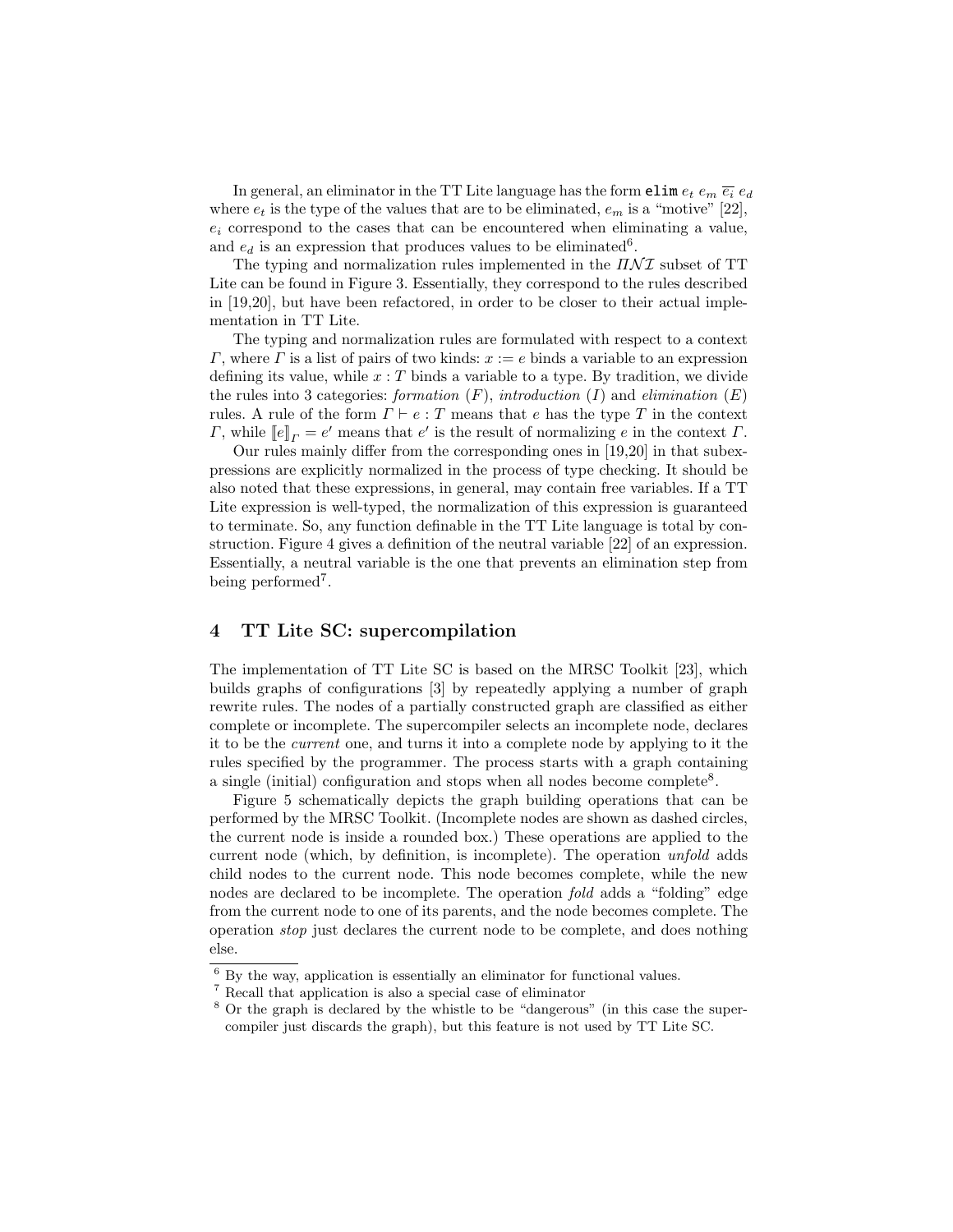(*v*) *, x* : *T* ` *x* : [[*T*]] ([[*v*]]) [[*x*]]*, x*:=*<sup>t</sup>* = *t* (*U*) *U<sup>n</sup>* : *Un*+1 (⇧*F*) ` *A* : *U<sup>m</sup> , x* : [[*A*]] ` *B*(*x*) : *U<sup>n</sup>* ` ⇧(*x* : *A*)*. B*(*x*) : *Umax*(*m,n*) (⇧*I*) ` *A* : *U<sup>m</sup> , x* : [[*A*]] ` *t*(*x*) : *B*(*x*) ` (*x* : *A*)*. t*(*x*) : [[⇧(*x* : *A*)*. B*(*x*)]] (⇧*E*) ` *<sup>f</sup>* : ⇧(*<sup>x</sup>* : *<sup>A</sup>*)*. B*(*x*) ` *<sup>t</sup>* : *<sup>A</sup>* ` *f t* : [[*B*(*x*)]]*,x*:=[[*t*]] ([[⇧*F*]]) [[⇧(*x* : *A*)*. B*(*x*)]] = ⇧(*x* : [[*A*]] )*.* [[*B*(*x*)]] ([[⇧*I*]]) [[(*x* : *A*)*. t*(*x*)]] = (*x* : [[*A*]] )*.* [[*t*(*x*)]] ([[⇧*E*]]) [[*f t*]] = d[[*f*]] [[*t*]] e (d⇧*E*e) d((*x* : *A*)*.t*(*x*))*u*e = [[*t*(*x*)]]*,x*:=[[*u*]] (N*F*) ` <sup>N</sup> : *<sup>U</sup>*<sup>0</sup> (N*I*1) ` 0 : <sup>N</sup> (N*I*2) ` *<sup>n</sup>* : <sup>N</sup> ` *Succ n* : N (N*E*) ` *m* : [[⇧(*x* : N)*. Uk*]] ` *f*<sup>0</sup> : [[*m* 0]] ` *f<sup>s</sup>* : [[⇧(*x* : N) (*y* : *m x*)*. m* (*Succ x*)]] ` *n* : N ` *elim* N *m f*<sup>0</sup> *f<sup>s</sup> n* : [[*m n*]] ([[N*I*2]]) [[*Succ n*]] = *Succ* [[*n*]] ([[N*E*]]) [[*elim* N *m f*<sup>0</sup> *f<sup>s</sup> n*]] = d*elim* N [[*m*]] [[*f*0]] [[*fs*]] [[*n*]] e (dN*E*1e) d*elim* N *m f*<sup>0</sup> *f<sup>s</sup>* 0e = [[*f*0]] (dN*E*2e) d*elim* N *m f*<sup>0</sup> *f<sup>s</sup>* (*Succ n*)e = [[*f<sup>s</sup> n* (*elim* N *m f*<sup>0</sup> *f<sup>s</sup> n*)]] (*IF*) ` *A* : *U<sup>m</sup>* ` *t*<sup>1</sup> : [[*A*]] ` *t*<sup>2</sup> : [[*A*]] ` *I A t*<sup>1</sup> *t*<sup>2</sup> : *U<sup>m</sup>* (*II*) ` *A* : *U<sup>m</sup>* ` *t* : [[*A*]] ` *Ref l A t* : [[*I Att*]] (*IE*) ` *I A t*<sup>1</sup> *t*<sup>2</sup> : *U<sup>k</sup>* ` *m* : [[⇧(*x* : *A*) (*y* : *A*) (*z* : *I Axy*)*. Uk*]] ` *f* : [[⇧(*x* : *A*)*.mxx* (*Ref l A x*)]] ` *eq* : [[*I A t*<sup>1</sup> *t*2]] *elim* (*I A t*<sup>1</sup> *t*2) *m f eq* : [[*m t*<sup>1</sup> *t*<sup>2</sup> *eq*]] ([[*IF*]]) [[*I A t*<sup>1</sup> *t*2]] = *I* [[*A*]] [[*t*1]] [[*t*2]] ([[*II*]]) [[*Ref l A t*]] = *Ref l* [[*A*]] [[*t*]] ([[*IE*]]) [[*elim* (*I A t*<sup>1</sup> *t*2) *m f eq*]] = d*elim* [[*I A t*<sup>1</sup> *t*1]] [[*m*]] [[*p*]] [[*eq*]] e (d*IE*e) d*elim* (*I A t*<sup>1</sup> *t*2) *m f* (*Ref l A t*3)e = [[*f t*3]]

#### <span id="page-6-0"></span>Fig. 3. TT Lite: rules

 $nv(x e)$  = *x*  $nv(\text{elim } \mathbb{N} \text{ m } f_0 \text{ } f_s \text{ } e)$  =  $nv(e)$  $nv(e_1 e_2)$  =  $nv(e_1)$   $nv(elim (\mathcal{I} A t_1 t_2) m f x) = x$  $nv(\text{elim } N \text{ m } f_0 \text{ } f_s \text{ } x) = x$   $nv(\text{elim } (I \text{ } A \text{ } t_1 \text{ } t_2) \text{ } m \text{ } f \text{ } e) = nv(e)$ 

<span id="page-6-1"></span>Fig. 4. Finding the neutral variable of a term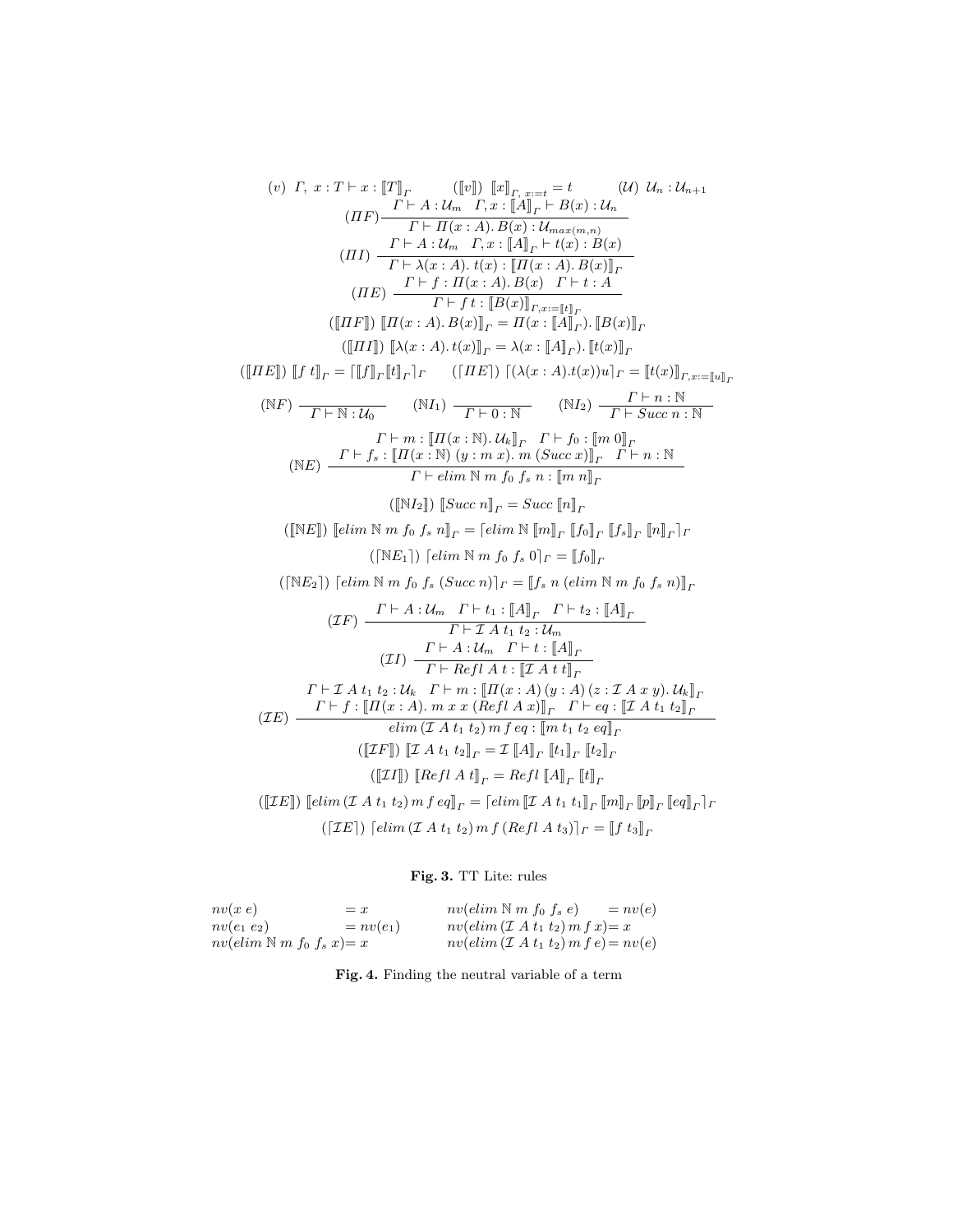

<span id="page-7-0"></span>Fig. 5. Basic operations of MRSC

The MRSC toolkit allows the nodes and edges of a graph to hold arbitrary information. Information in a node is called a configuration. In the case of TT Lite SC, a configuration is a pair consisting of a term (expression) and a context. Schematically, a graph node will be depicted as follows:  $\tilde{\epsilon}$ kind of edge labels  $(I \text{ and } E)$  in TT Lite SC. The first kind corresponds to  $\tilde{\ }$  $t \mid \Gamma$ . We use two the decomposition of a constructor, while the second kind corresponds to case analysis and (in general case) primitive recursion performed by an eliminator. In the case of recursive eliminators (such as N, *List*) the label also holds information to be used for finding possible foldings.

We use the following notation for depicting nodes and transitions between nodes:  $\mathbf{r}$ 

(a) 
$$
\overline{(t_0 | T_0)} \xrightarrow{I(Succ)} \overline{(t_1 | T_1)} (c) \overline{(t_0 | T_0)} \xleftarrow{E_1 | T_1}
$$
  
\n(b)  $\overline{(t_0 | T_0)} \xrightarrow{E(y \to c_1, r)} \overline{(t_1 | T_1)} (d) \overline{(t_0 | T_0)} \xrightarrow{E(y \to c_1, \bullet)} \overline{(t_2 | T_2)} (d) \overline{(t_0 | T_0)} \xrightarrow{}$ 

An *unfolding edge* is schematically represented by a right arrow, and a *folding edge* by a left arrow. (a) represents a decomposition. (b) corresponds to case analysis performed by an eliminator. If the eliminator is a recursive one, the edge label contains a recursive term  $r$ , otherwise this position is occupied by the dummy placeholder *•*. (c) represents a folding edge. (d) represents a complete node without child nodes. Sometimes, nodes will be denoted by greek letters. For example, a folding edge from  $\beta$  to  $\alpha$  will be depicted as  $a \leftarrow \beta$ .

The rules used by TT Lite SC for building graphs of configurations are presented in Figure  $6(a)$ . In simple cases, the left part of a rule is a pattern that specifies the structure of the nodes the rule is applicable to. But, sometimes a rule has the form of an inference rule with a number of premises ("guarded pattern matching" in programmer's terms). The rules are ordered.

Let us consider rules of various kinds in more details.

There are two kinds of rules for building graphs of configurations: typespecific and general ones. Type-specific rules determine how *driving* [\[24\]](#page-14-28) is performed for constructions introduced by a specific type. General rules do not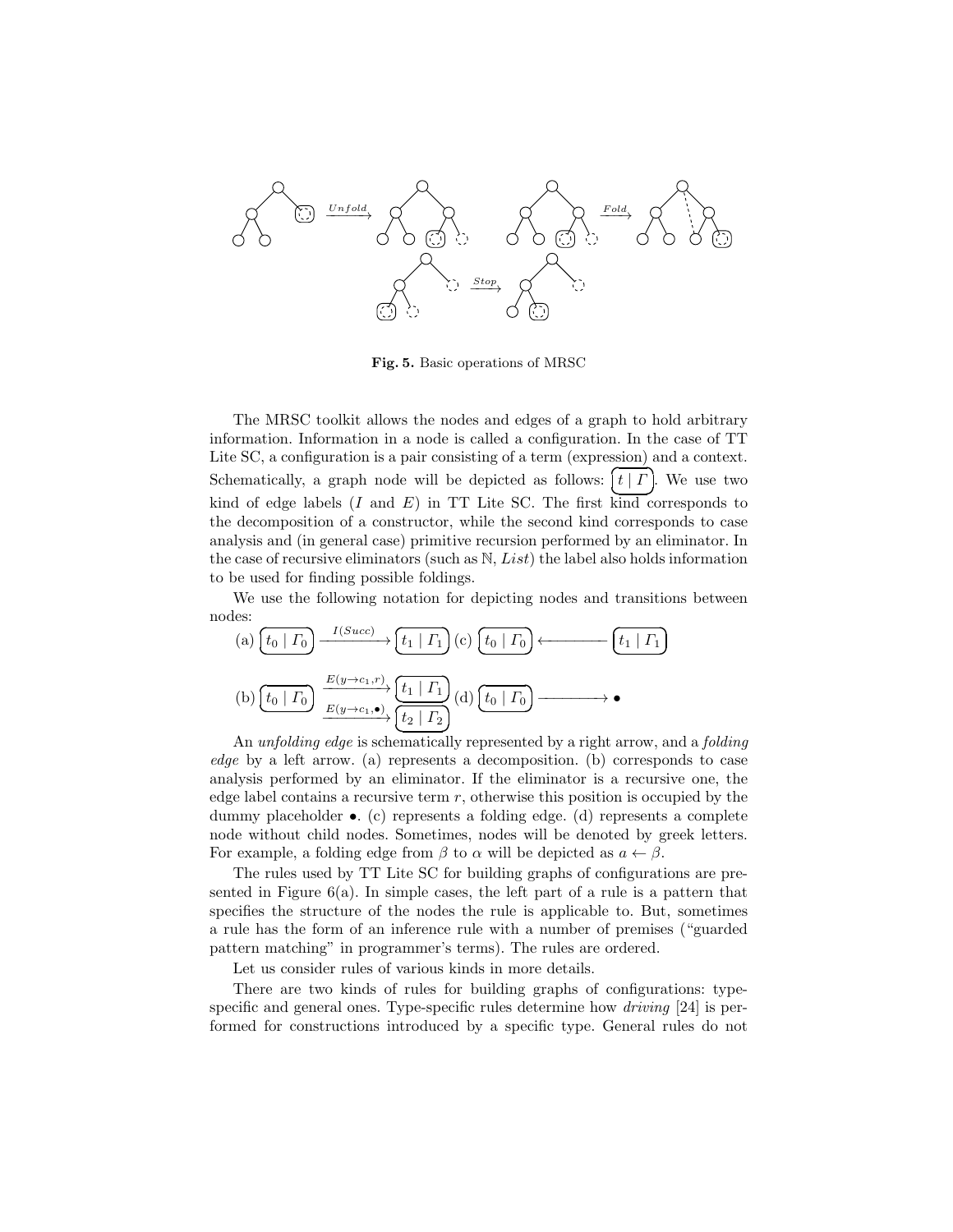

(d) Utility function

cong:  $\Pi(A:\mathcal{U}_i)(B:\mathcal{U}_j)(f:\Pi(\underline{\ } : A).B)(x:A)(y:A)(\underline{\ } : A.x,y). \underline{\mathcal{I}} B(fx)(fy);$  $cong \lambda(A : \mathcal{U}_i)(B : \mathcal{U}_j)(f : \Pi(\_ : A).B)(x : A)(y : A)(i : \mathcal{I} A x y).$ *elim*  $(I A x y) (\lambda (x y : A)(-.I A x y).I B (f x) (f y)) (\lambda (x : A).Refl B (f x)) i;$ 

<span id="page-8-2"></span><span id="page-8-0"></span>Fig. 6. Supercompilation rules

correspond to a specific type and ensure the finiteness of graphs of configurations. In this paper we present all general rules of TT Lite SC and the driving rules for the  $\overline{I} \mathcal{N} \mathcal{I}$  subset<sup>[9](#page-8-1)</sup>. Rules *Fold*, *Stop* and *Default* are general ones. Rules  $(NI_2')$  and  $(NE')$  are driving rules for N. All other driving rules can be found in [\[16\]](#page-14-14).

Rules  $(NI_2')$  and  $(NE')$  add new nodes to the graph by applying the MRSC operation Unfold. Any driving rule in TT Lite SC can be classified as either a decomposition or a case analysis by means of an eliminator.

From the perspective of the type theory, decomposition corresponds to formation and introduction rules. The essence of decomposition is simple: we take a construct to pieces (which become the new nodes) and label the edges with some information (about the construct that has been decomposed). In the case of the  $\overline{H}\mathcal{N}\mathcal{I}$  subset there is only one decomposition rule:  $(\mathbb{N}I_2')$ .

Note that, in general, for each formation and introduction rule there exists a corresponding decomposition rule, provided that the corresponding value has

<span id="page-8-1"></span><sup>&</sup>lt;sup>9</sup> In this paper the identity type is only used for constructing proofs of correctness. Thus, for brevity, we do not discuss here driving rules for identity.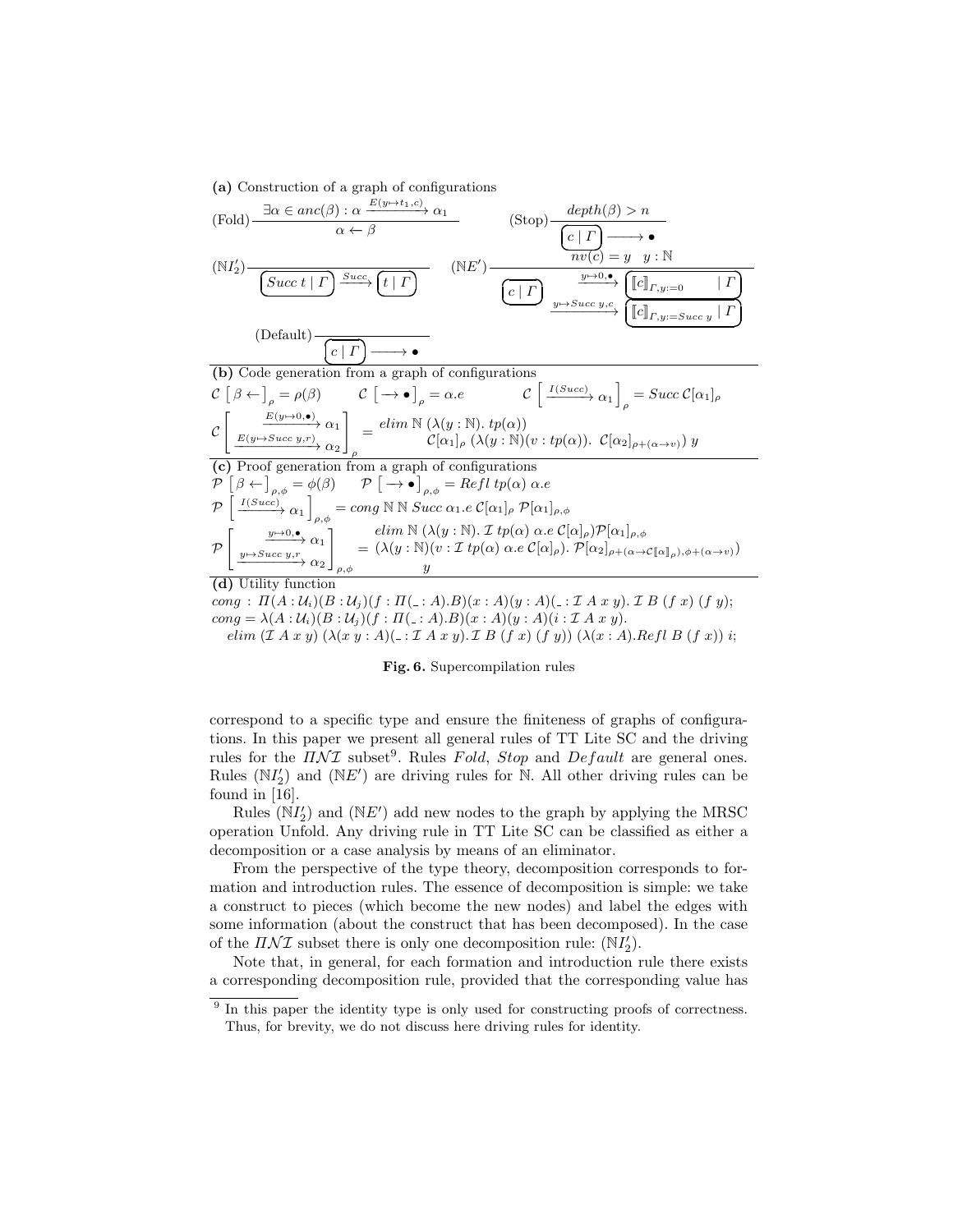some internal structure. However, in the case of the type N, the constructs N and 0 have no internal structure.

Decomposition is not performed for binders  $\Pi$  and  $\lambda$ . The reason is that in this case we could be unable to generate a proof of correctness of decomposition, because the core type theory does not provide means for dealing with extensional equality.

When the supercompiler encounters an expression with a neutral variable, it considers all instantiations of this variable that are allowed by its type. Then, for each possible instantiation, the supercompiler adds a child node and labels the corresponding edge with some information about this instantiation.

When dealing with eliminators for recursive types (such as N and *List*), we record the expression corresponding to the "previous step of elimination"<sup>[10](#page-9-0)</sup> in the edge label. For example, for the expression  $elim\ \mathbb{N}\ m\ f_0\ f_s$  (*Succ y*), the expression corresponding to the previous step of elimination is  $elim \otimes m$  *f*<sub>0</sub> *f*<sub>*s*</sub> *y*. In the case of the subset  $\Pi \mathcal{N} \mathcal{I}$ , the only rule for case analysis is  $(NE')$ , which considers two possible instantiations of the neutral variable  $y$  of the type  $\mathbb N$ : 0 and *Succ y*. Note that by putting an instantiation in the context and then normalizing the expression, we perform *positive information propagation*: the key step of supercompilation. Storing "the previous step of eliminator" is crucial for folding and code generation, since the only way to introduce recursive functions in TT Lite is via eliminators.

A technical note should be done here: in TT Lite SC we generate new variables for instantiations and put them into context. So, in TT Lite SC, given a neutral variable  $y$  of type  $\mathbb N$ , the child configuration corresponding to the case  $y = Succ y_1$  is  $\left(\begin{array}{ccc} \pi & \pi \\ \end{array}\right)$ N. However, in this specific case we can avoid the generation of a new variable  $\llbracket c \rrbracket_{\Gamma, y:=Succ\ y_1} \mid \Gamma, y_1 : \mathbb{N}$ , where  $y_1$  is a fresh variable of the type by reusing the variable *y* and not extending the context (since *y* is already in the context). This small trick allows us to make presentation of code generation and proof generation rules (given in the next sections) shorter and less cumbersome.

Note that the information stored on the edge label is enough for generating both the residual program and the proof of correctness (in a straightforward way).

Another special case is the application of a neutral variable. Since a neutral variable is bound to have a functional type, we cannot enumerate all its possible instantiations. In such situation, most supercompilers (*e.g.* HOSC [\[25\]](#page-14-29)) perform a decomposition of the application, but, to keep the supercompiler simple, we prefer not to decompose such applications.

General rules (*F old*, *Stop*, *Def ault*) are the core of TT Lite SC. In short, general rules ensure the finiteness of graphs of configurations. This is achieved either by folding the current expression to a previously encountered one or by stopping the development of the current branch of the graph.

In the rule *Fold*,  $anc(\beta)$  is a set of ancestor nodes of the current node  $\beta$  and *c* is an expression in the node  $\beta$ . The rule itself is very simple. Suppose that

<span id="page-9-0"></span> $\overline{10}$  = "recursive call" of the same eliminator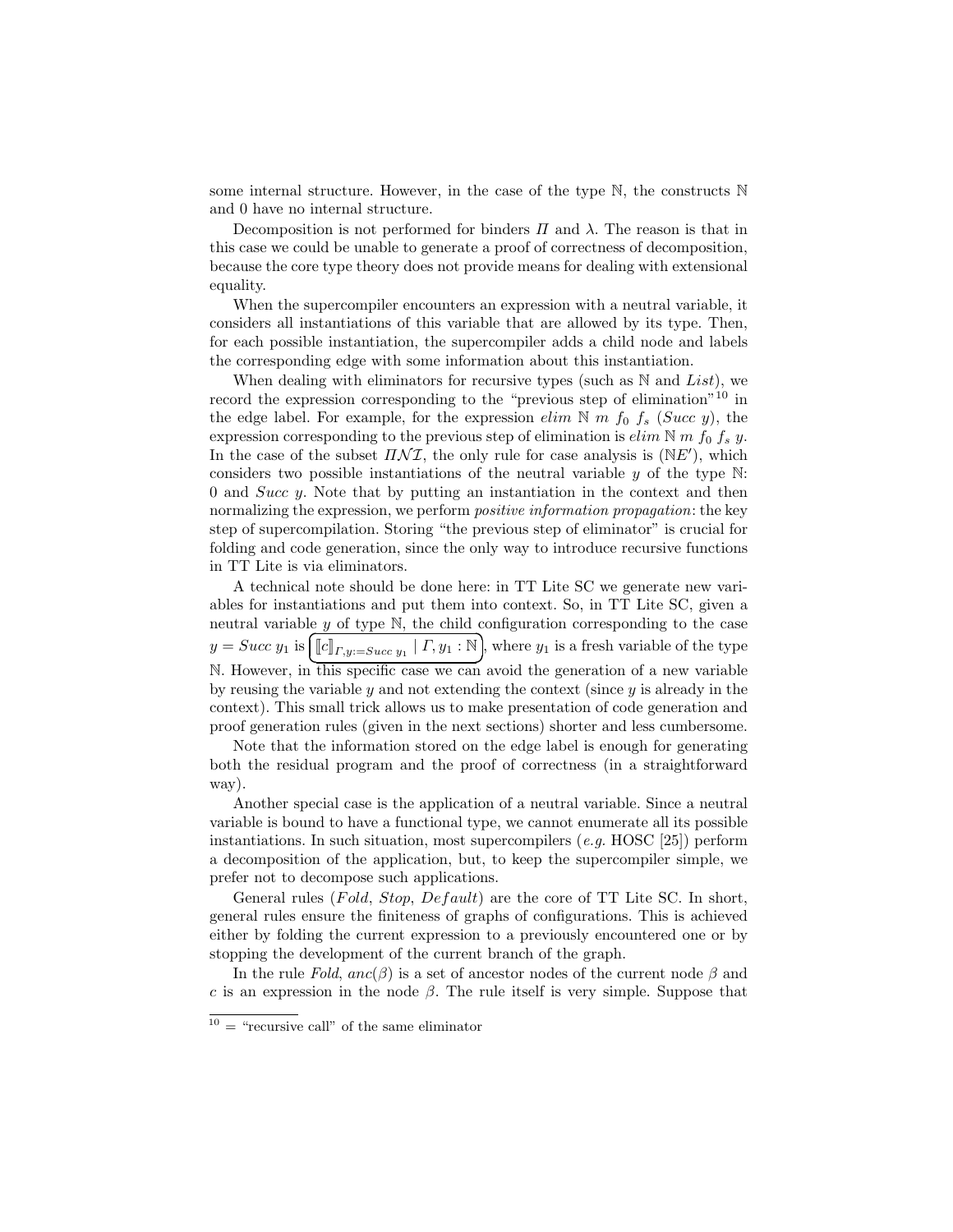the current node has an ancestor node whose "previous step of elimination" in the outgoing edge is (literally) the same as the current term. Then the rule *Fold* is applicable, and the current configuration can be folded to the parent one. In the residual program this folding will give rise to a function defined by primitive recursion.

Folding in TT Lite SC differs from that in traditional supercompilers. Namely, most supercompilers perform folding when the current expression is a renaming of some expression in the history. However, since TT Lite SC has to encode recursion by means of eliminators, the mixture of folding and renaming would create some technical problems. So, we prefer to separate them.

If no folding/driving rule is applicable, the rule *Default* is applied. (This rule is the last and has the lowest priority.) In this case, the current node becomes complete and the building of the current branch of the graph is stopped.

In general, the process of repeatedly applying driving rules, together with the rules *Fold* and *Default*, may never terminate. Thus, in order to ensure termination, we use the rule *Stop*, whose priority is higher than that of the unfolding rules and the rule *Default*. In this supercompiler we use a very simple termination criterion: the building of the current branch stops if its depth exceeds some threshold *n*. Note that, in the case of TT Lite SC, the expressions appearing in the nodes of the graph are self-contained, so that they can be just output into the residual program.

Since the graph of configurations is finitely branching, and all branches have finite depth, the graph of configurations cannot be infinite. Therefore, the process of graph building eventually terminates.

The generation of the residual program corresponding to a completed graph of configurations is performed by recursive descent. The function that implements the residualization algorithm is defined in Figure [6](#page-8-2) (b). A call to this function has the form  $C[\alpha]_{\rho}$ , where  $\alpha$  is the current node, and  $\rho$  is an environment (mapping of nodes to variables) to "tie the knot" on "folding" edges. The initial call to the function *C* has the form  $C[root]$ <sup>{}</sup>, where *root* is the root node of the graph of configurations.

The function  $C$  performs pattern matching against the edges going out of the current node. (In the rules, the patterns are enclosed into square brackets.) We use the following conventions: the current node is  $\alpha$ ,  $\alpha$ *.e* is an expression in the node  $\alpha$ ,  $tp(\alpha)$  is the type of the expression appearing in the node  $\alpha$ . If  $e \mid \Gamma$  is the configuration in the node  $\alpha$ , and  $\Gamma \vdash e : T$ , then  $tp(\alpha) = T$ . In the last rule (corresponding to a case analysis of a neutral var of type  $\mathbb N$ ) *v* is a fresh variable.

Note that rules for construction of a graph of configurations take into account that residualization facilities of  $C$  are limited (by eliminators) and produce a graph that *can* be residualized by *C*.

### 5 Proof generation

The function that implements the proof generator is defined in Figure [6](#page-8-2) (c). A call to this function has the form  $\mathcal{P}[\alpha]_{\rho,\phi}$ , where  $\alpha$  is the current node, while  $\rho$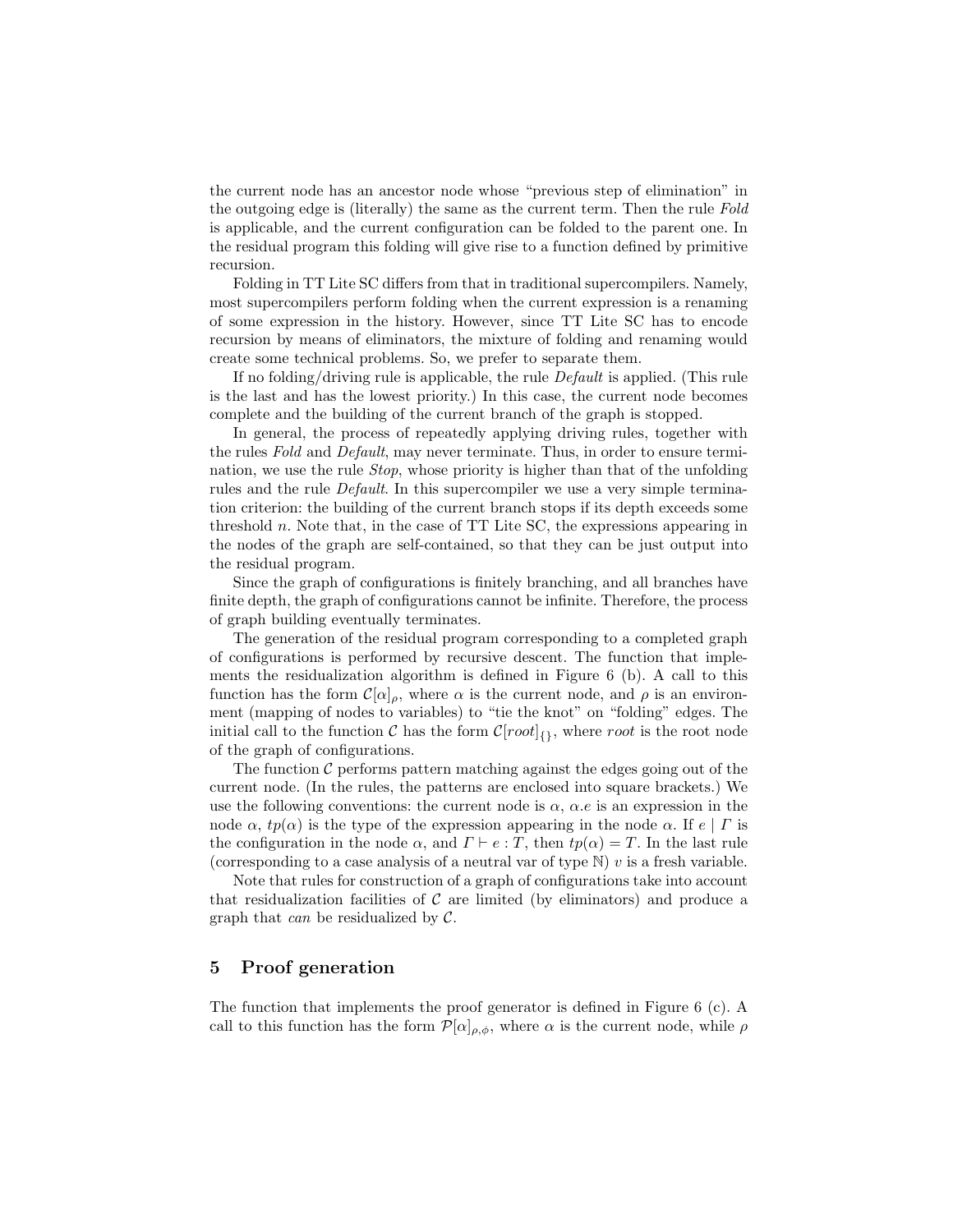and  $\phi$  are two environments.  $\rho$  is used for folding in residual programs (when encoding recursion), while  $\phi$  is used for folding in proofs (when encoding proofs by induction). Technically,  $\phi$  binds some nodes to corresponding inductive hypotheses. The initial call to the function  $P$  has the form  $P[root]_{\{1,\{1\}}}\$ , where *root* is the root node of the graph of configurations.

Generated proofs are based on the use of propositional *equality* (*i.e.* syntactic identity of normalized expressions), functional *composition* and *induction*.

- The residual expression corresponding to a childless node is the same as the one appearing in this node. Hence, the proof amounts to the use of reflexivity of equality (*i.e.* is a call to *Refl*).
- The proofs corresponding to decompositions of configurations exploit the congruence of equality: the whole proof is constructed by combining subproofs (demonstrating that the arguments of constructors are equal) with the aid of the combinator *cong* defined in Figure [6](#page-8-0) (d) ([\[16\]](#page-14-30) uses more congruence combinators).
- The proofs corresponding to eliminators are by structural induction. The motive of a new eliminator is now a proof. When specifying a motive of eliminator,  $\mathcal{C}[\alpha]_{\alpha}$  is used in the same way as during code generation (using the same environment  $\rho$ ). But, when generating subproofs for recursive eliminators,  $\mathcal{C}[\alpha]_{\alpha}$  is used to extend the environment  $\rho$ . Also  $\phi$  is extended, to bind the current node to a subproof (inductive hypothesis).

Note that the same graph of configurations is used both for generating the residual program and for generating the proof. If TT Lite SC would have been implemented in "direct" style (without explicit graphs of configurations) like in  $[26]$ , such reuse would be problematic, which would produce a negative effect on the modularity of our design.

Despite the fact that the rules for  $P$  are compact, they are technically involved since there is an intricate use of two "folding contexts"  $\rho$  and  $\phi$ . Another technically interesting point is that code generation function  $\mathcal C$  is used as a "type inferencer" when constructing a motive for proof term encoded via eliminators.

#### 6 Example

Let us consider supercompilation of the expression  $\texttt{in2}$  from the Figure [1](#page-3-0) (which is plus (plus \$x \$y) \$z). The graph of configurations for this expression is shown in Figure [7.](#page-12-0) The generated code is shown in Figure [8.](#page-12-1) The proof that in2 and out2 are equivalent is not shown here because of the lack of space (but can be found at the project website). The project site contains more examples of certifying supercompilation. In particular, TT Lite SC is capable of proving most equivalences of expressions that have been presented in the paper [\[7\]](#page-14-20) (and proved by HOSC). The difference from HOSC, however, is that TT Lite SC generates explicit proofs, which can be verified by type checking.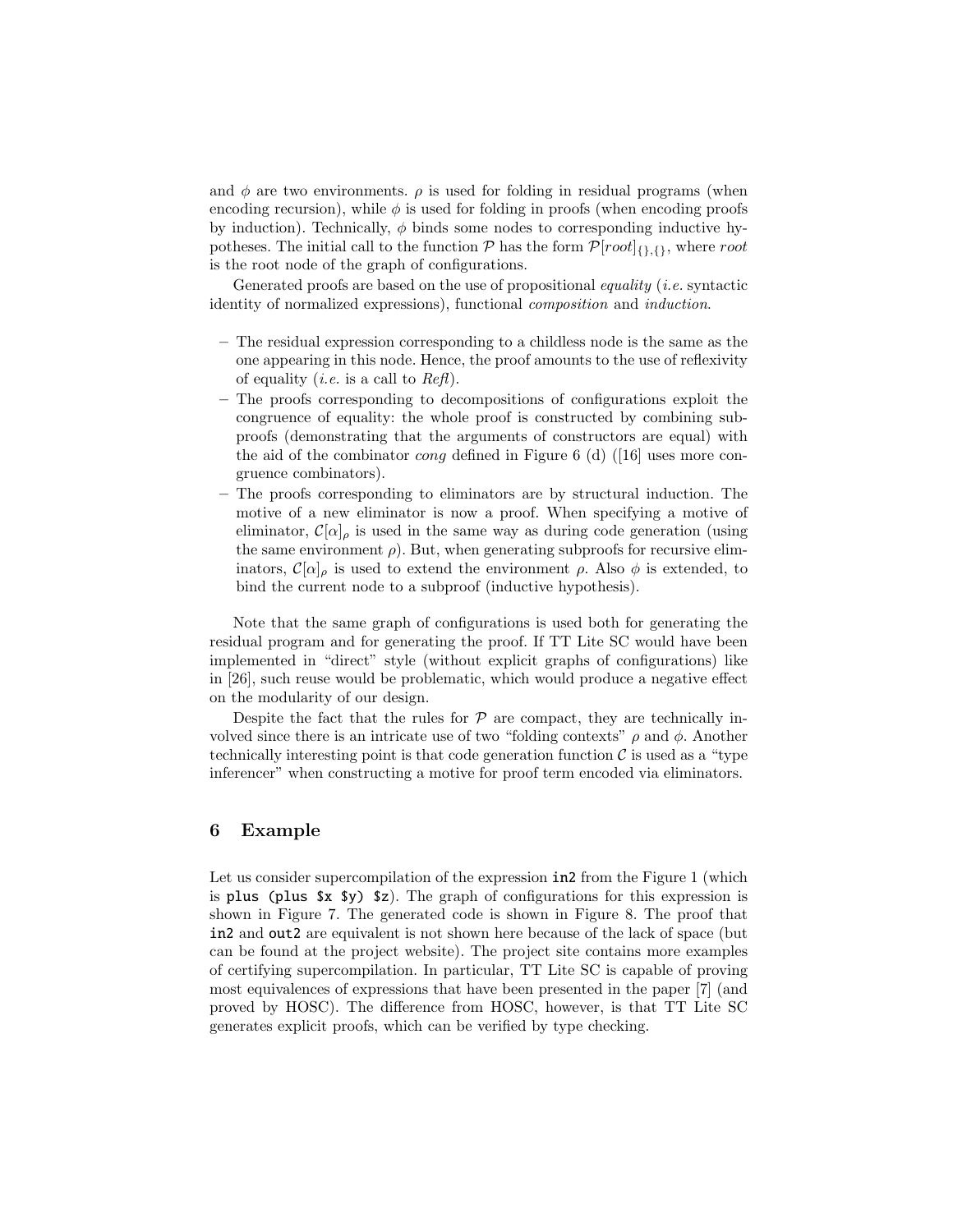

<span id="page-12-0"></span>Fig. 7. Example: graph of configurations and "graph of residualization"

```
1 elim Nat (\xi x : Nat) \rightarrow Nat)2 (elim Nat (\{ \text{sy : Nat} \rightarrow \text{Nat} \text{sz } (\{ \text{sy : Nat} \}) \rightarrow \text{Sat} \text{sz } \text{av} \text{cs } \text{at}) -> Succ r2) $y)
         (\{ \$x : Nat) (r1 : Nat) \rightarrow Succ r1)$x
```
<span id="page-12-1"></span>Fig. 8. Example: residual expression (out2)

#### 7 Related work

One of the ideas exploited by TT Lite SC is that of *supercompilation by evaluation*. As was shown in [\[26\]](#page-14-32), supercompilation can be based on an evaluator which tries to reduce an open term to head normal form. Unfortunately, if the subject language is not a total one (as in the case of Haskell), the evaluation may not terminate. For this reason, Bolingbroke and Peyton Jones had to equip their evaluator with a termination check ("local whistle"), which may interfere with global termination check in subtle ways. Hence, the evaluator had to be fused, to some extent, with other parts of their supercompiler.

In the case of TT Lite SC, the totality of the subject language has allowed us to greatly *simplify* and *modularize* the structure and implementation of our supercompiler. In particular, since the evaluation of all expressions, including expressions with free variables, terminates, the evaluator is trivialized into a standard normalizer, so that TT Lite SC just reuses the interpreter provided by TT Lite Core. Thus, the supercompiler knows nothing about the internals of the evaluator, using it as a "black box".

Another point, where we exploit the totality of the subject language, is case analysis. Since a function returns a result for *any* input, all possible instantiations of a neutral variable can be found by just examining the type of this variable. Note that supercompilers dealing with partial functions usually find instantiations of a variable by taking into account how this variable is actually used in the program. Technically, this means that driving has to be implemented as a combination of case analysis and variable instantiation. TT Lite SC, however, completely decouples case analysis from variable instantiation.

Since our goal was to investigate whether certifying supercompilation is possible *in principle*, we tried to keep our proof-of-concept certifying supercompiler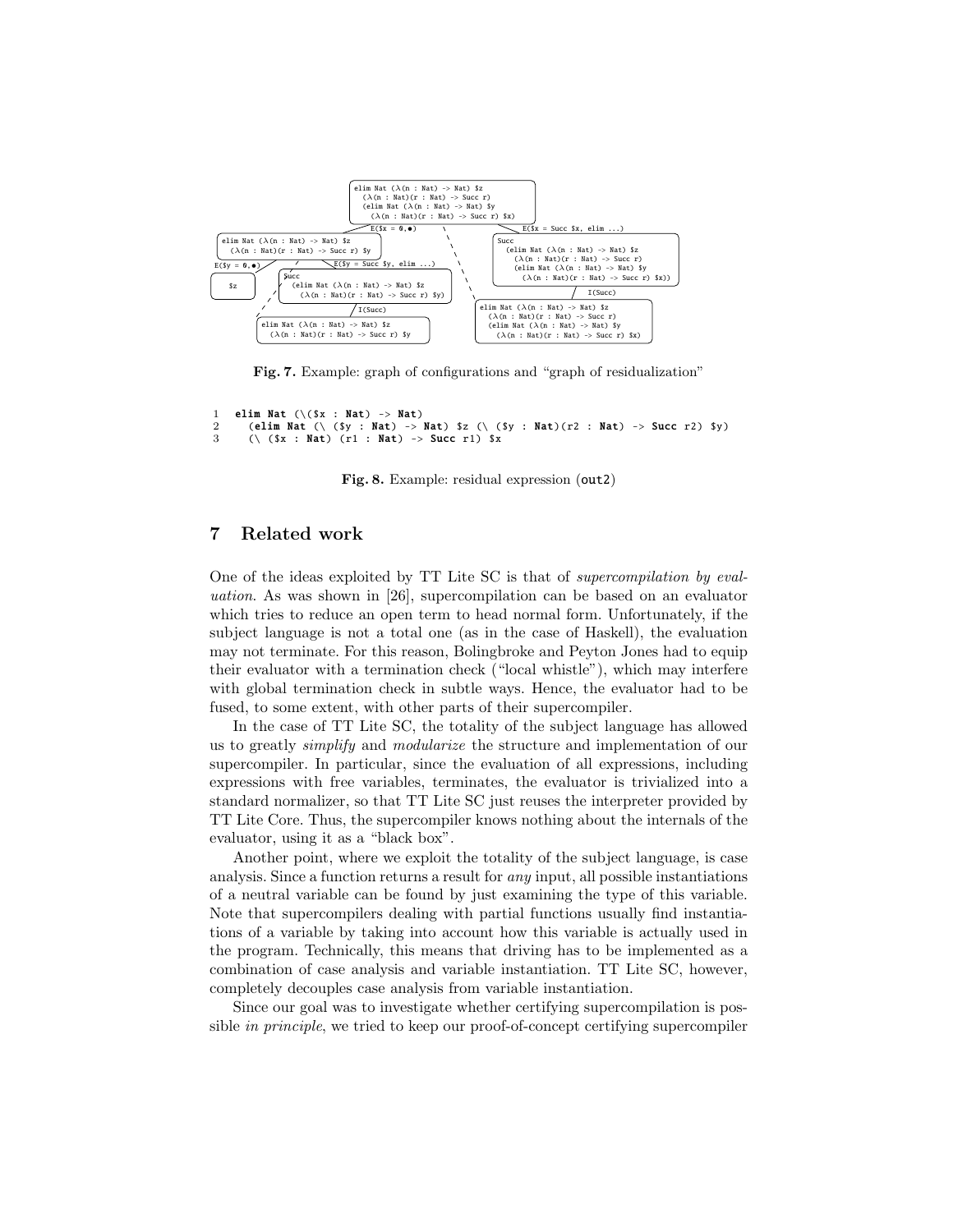as simple and comprehensible as possible. And, indeed, the ingredients of our supercompiler for the  $\overline{I}N\overline{I}$  subset fit on half a page! And yet, this is a supercompiler for a non-trivial language (of Martin-Löf's type theory), which is powerful enough in order to be able to prove most term equivalences from [\[7\]](#page-14-20).

In some application areas, however, TT Lite SC is inferior even to "naïve" partial evaluators. In particular, it fails to pass the classical KMP test [\[24\]](#page-14-28). The reason is that, in residual programs produced by TT Lite SC, all loops and recursive functions has to be encoded in terms of eliminators. Thus, TT Lite SC can only fold a configuration to "the previous step of an eliminator". This is a restricted form of folding, which is not sufficient in the case of the KMP test. We could generalize our graph building rules to allow TT Lite SC to use more complicated forms of folding. However, in this case, residual programs would be difficult to express in terms of eliminators and, as a consequence, the generation of correctness proofs, corresponding to residual programs, would become more technically involved. This problem needs to be further investigated.

### 8 Conclusions

We have developed and implemented a *certifying* supercompiler TT Lite SC, which takes an input program and produces a residual program paired with a proof of the fact that the residual program is equivalent to the input one. As far as we can judge from the literature, this is the first implementation of a certifying supercompiler for a non-trivial higher-order functional language.

A proof generated by TT Lite SC can be verified by a type checker of TT Lite Core which is independent from TT Lite SC and is not based on supercompilation. This is essential in cases where the reliability of results obtained by supercompilation is of fundamental importance. For example, when supercompilation is used for purposes of program analysis and verification. Some "technical" details in the design of TT Lite SC are also of interest.

- The subject language of the supercompiler is a total, statically typed, higherorder functional language. Namely, this is the language of Martin-Löf's type theory (in its monomorphic version).
- The proof language is the same as the subject language of the supercompiler.
- Recursive functions in the subject language are written in a well-structured way, by means of "eliminators". An eliminator for an inductively defined data type performs both the case analysis and recursive calls.
- Driving is type-directed.
- There is an intricate interplay of supercompilation, type theory and limitations imposed by usage of eliminators.
- TT Lite programs (including proofs produced by supercompilation) can be exported into Agda and checked by Agda system.

#### References

<span id="page-13-0"></span>1. Sørensen, M.H., Glück, R., Jones, N.D.: A positive supercompiler. Journal of Functional Programming 6(6) (1996) 811–838